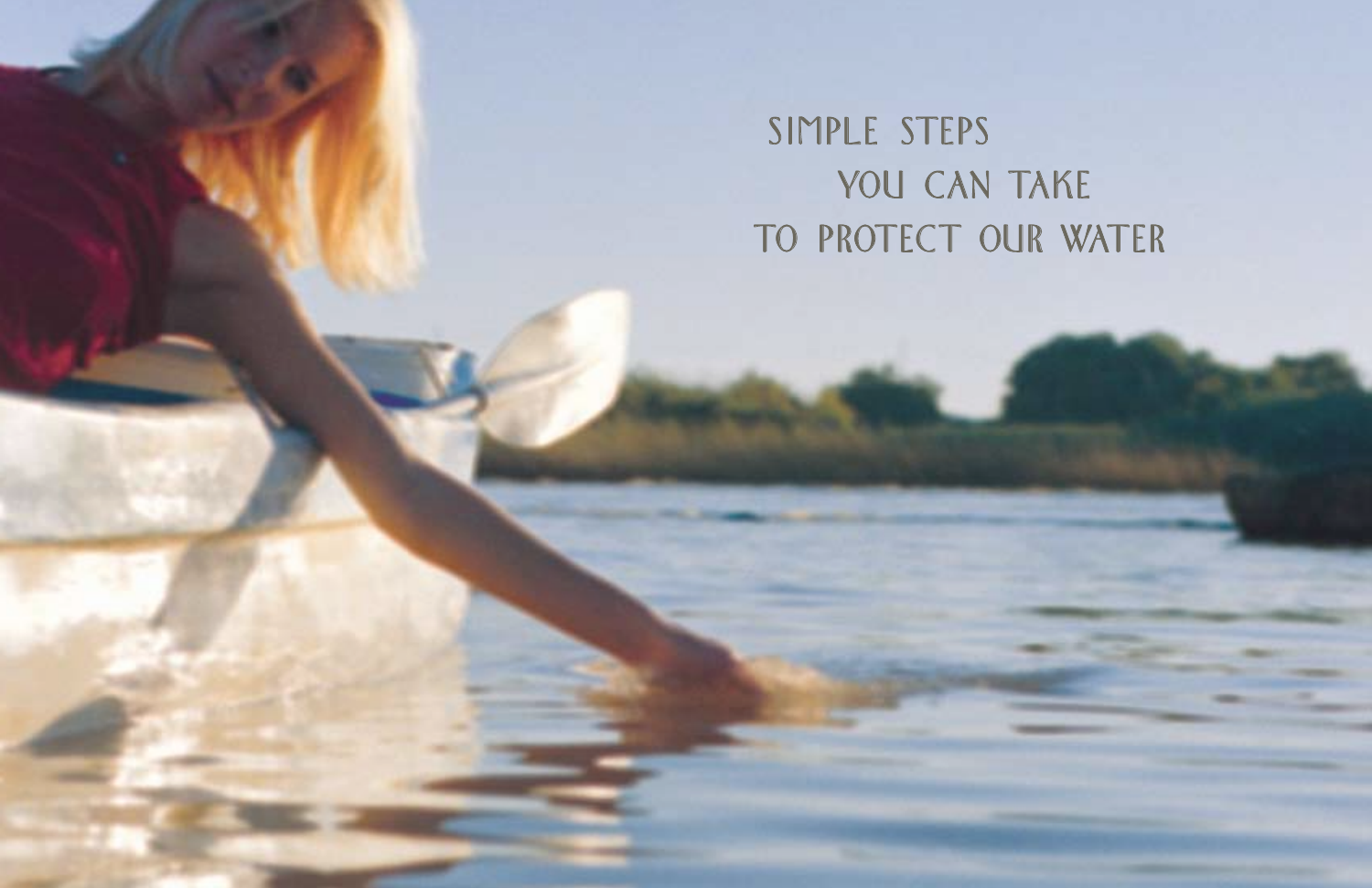This program made possible thanks to a generous contribution from the Blue Water Project.



ooooooooooooooo ooooooooooooooo

ooooooooooooooo ooooooooooooooo

This brochure printed on recycled paper.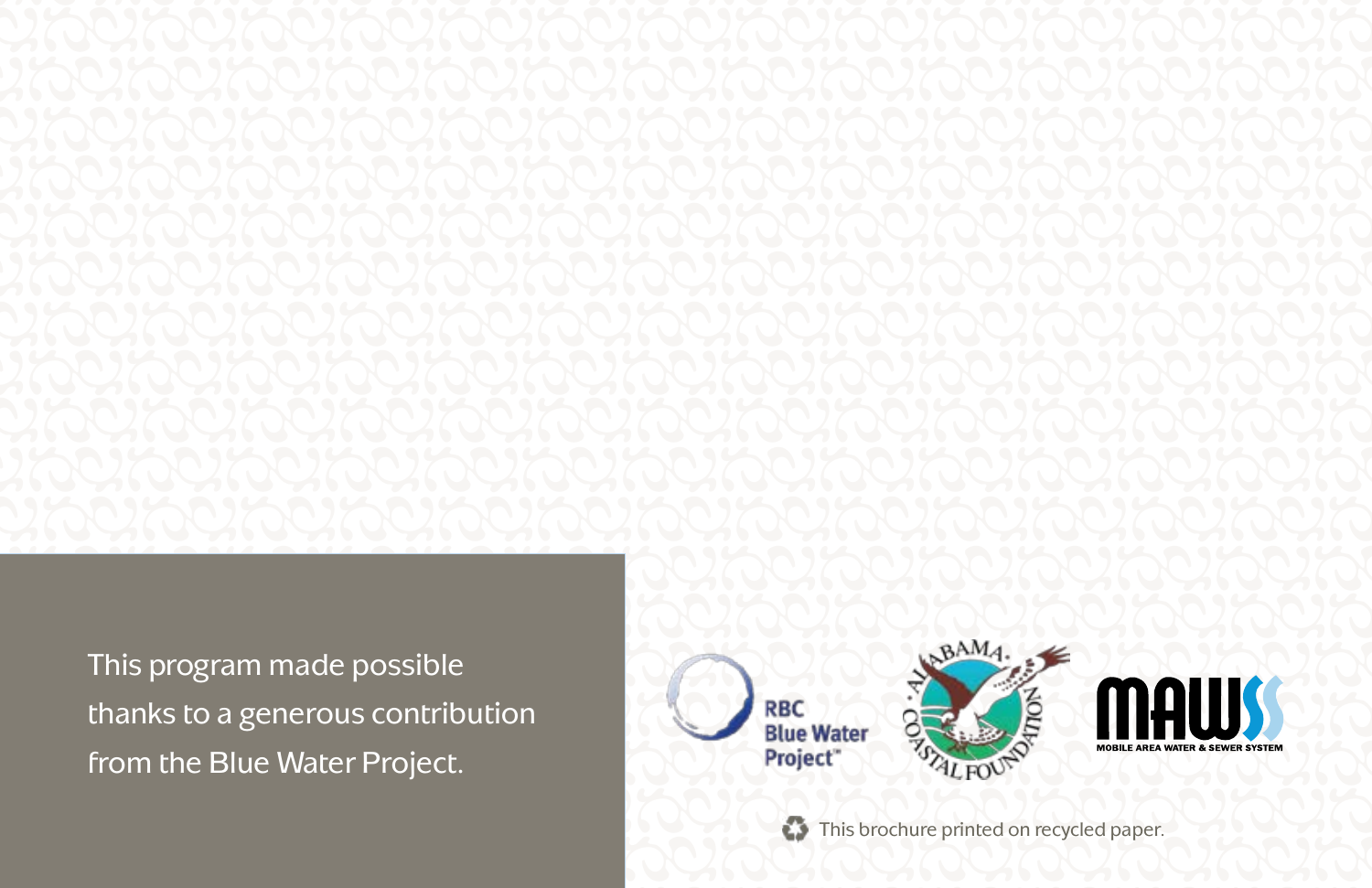Big Creek Lake, also known as Converse Reservoir, is the main source of drinking water for almost 70% of Mobile County's population and a portion of Baldwin County. Built in 1952 to supply residents with water for generations to come, the lake provides an abundant and enviable supply of quality water. In fact, the 3,600-acre reservoir holds 17-billion gallons of water and is continually fed by rainfall, area streams and groundwater, making it extremely important to prevent pollution of land surrounding Big Creek Lake, known as its watershed. How each of us uses the land and streams in Big Creek Lake's watershed impacts the quality of our drinking water.

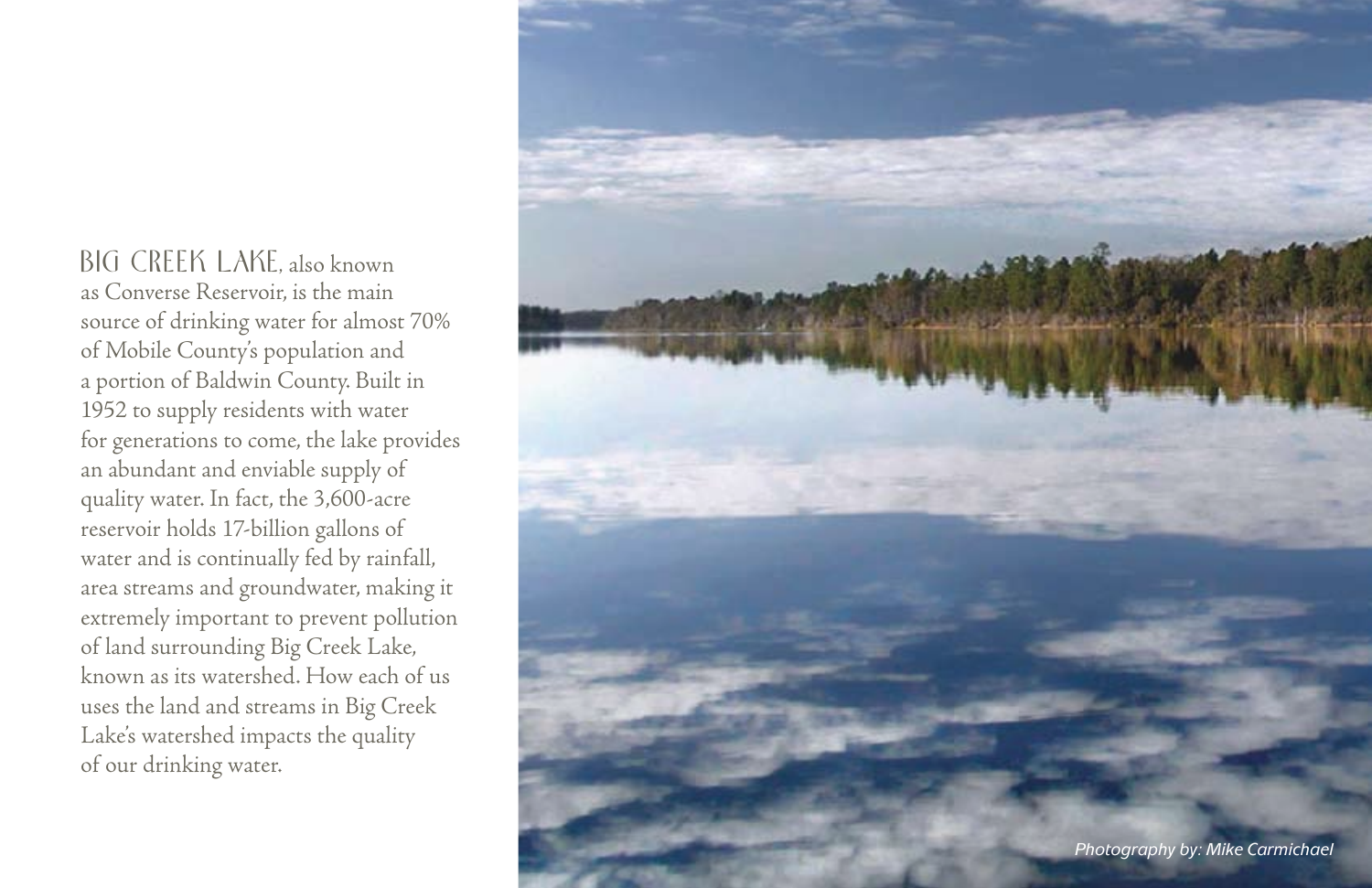

Big Creek Lake is more than a body of water; it's a haven for those who enjoy fishing, boating and wildlife watching. Gopher tortoises (image courtesy U.S. Fish & Wildlife) and bald eagles make their homes here.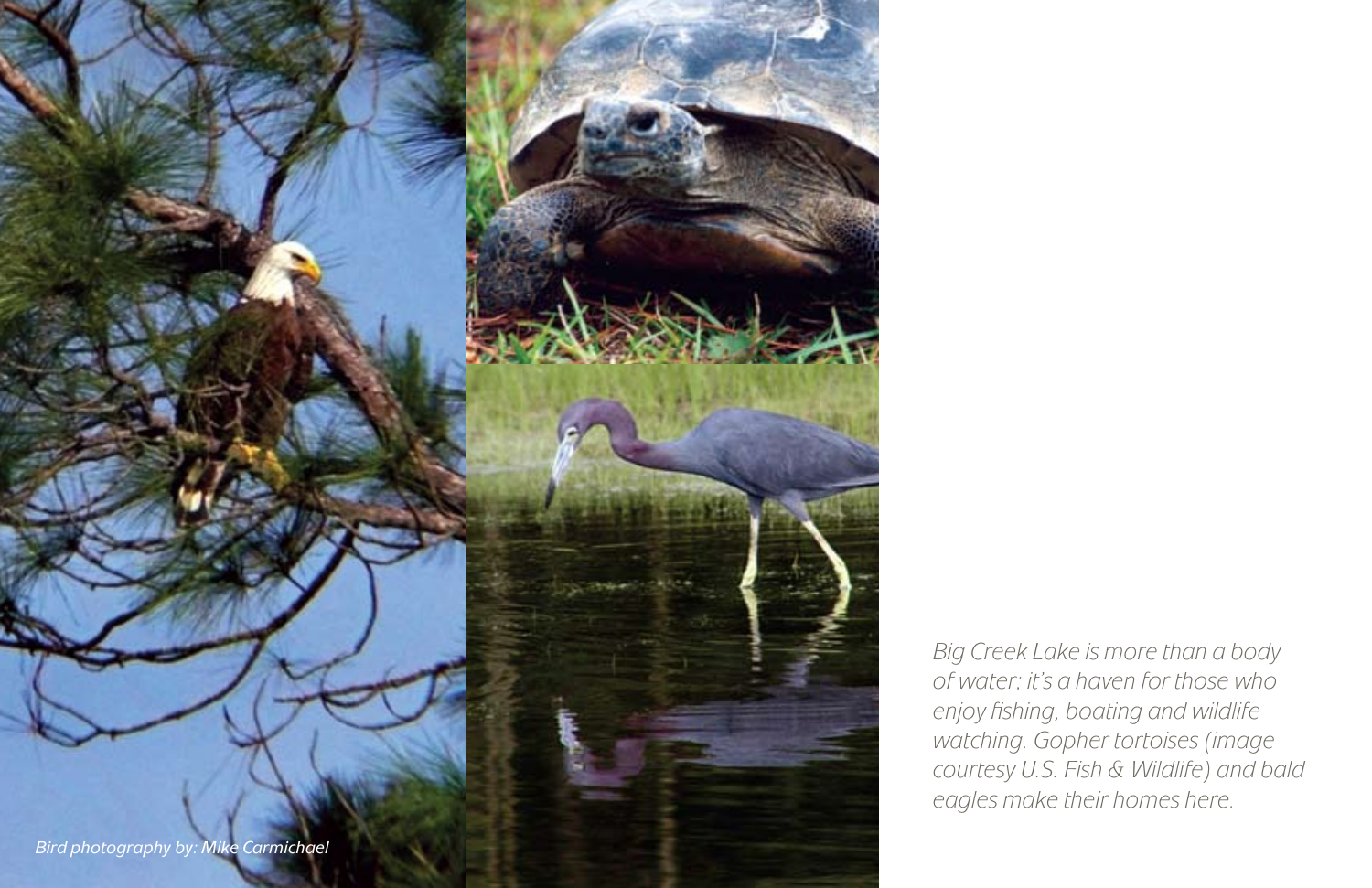# AS OUR COMMUNITY EXPANDS, SO DOES THE POTENTIAL FOR POLLUTION.

Just how much land area is included in the Big Creek Lake watershed? You might be surprised to know it encompasses about 103 square miles. Most of this land is rural and forested, but residential and commercial growth continue to expand here. To heighten community awareness and participation in protecting the watershed, Mobile Area Water & Sewer System (MAWSS) and Alabama Coastal Foundation encouraged the formation of the Big Creek Resource Alliance in 2006. This insightful group of area business leaders and residents have worked for several years to develop a community-based management plan. The innovative plan identifies and provides strategies to prevent negative impacts to the watershed, including educational workshops throughout the community. For a copy of the Big Creek Lake Watershed Management Plan, visit **www.mawss.com**.

## Streams Supplying Water to Big Creek Lake:

Big Creek • Jackson Branch • Juniper Creek • Collins Creek Long Branch • Boggy Branch • Crooked Creek • Hamilton Creek

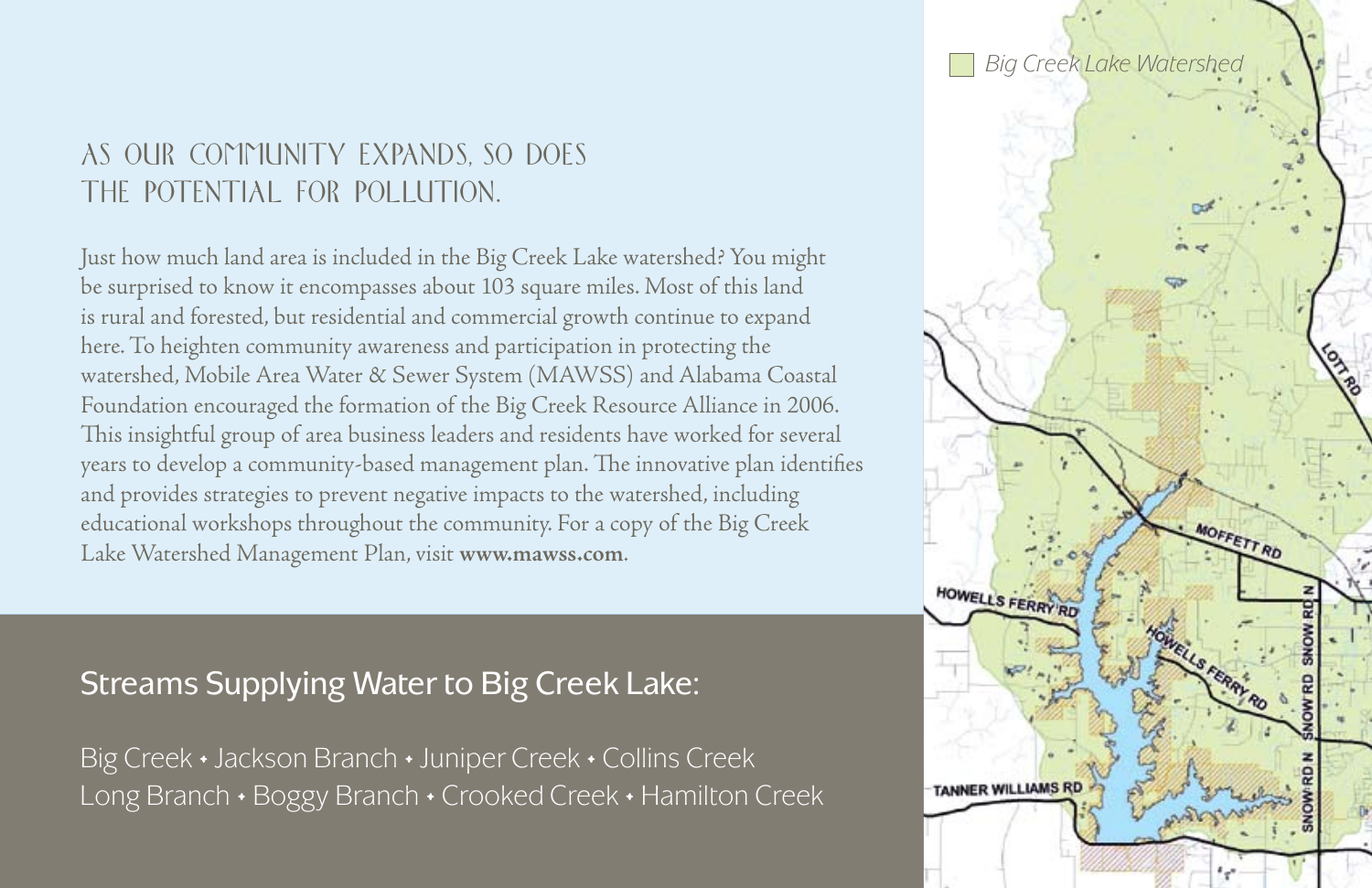

# How Our Habits Can Become Pollution

known as groundwater recharge. When<br>we cover pervious surfaces with impervious TYPES OF POLLUTION<br>materials (including pavement, asphalt<br>and concrete), two problems can occur: we Sediments<br>interfere with the natural filtra and concrete), two problems can occur: we<br>interfere with the natural filtration process,<br>and we increase the amount of untreated<br>water in our water supply. Rainwater that<br>cannot be absorbed in the ground is forced<br>amounts annot be absorbed in the ground is forced<br>to travel elsewhere, creating a powerful<br>downhill current that picks up all objects<br>in its path. Known as "storm water", it goes<br>directly into local waterways untreated in its path. Known as "storm water", it goes<br>directly into local waterways untreated,<br>including oil, grease, litter, animal waste<br>and other pollutants. This is called non-<br>point source pollution, and it's considered<br>increa Each time it rains, water is absorbed into the ground where pollutants can be filtered out naturally. This is an important process known as groundwater recharge. When we cover pervious surfaces with impervious materials (including pavement, asphalt and concrete), two problems can occur: we interfere with the natural filtration process, and we increase the amount of untreated water in our water supply. Rainwater that cannot be absorbed in the ground is forced to travel elsewhere, creating a powerful downhill current that picks up all objects in its path. Known as "storm water", it goes directly into local waterways untreated, including oil, grease, litter, animal waste and other pollutants. This is called nonpoint source pollution, and it's considered the No. 1 threat to Alabama's coastal areas. Non-point source pollution has many origins in our daily lives:

ooooooooooooooo ooooooooooooooo

- Construction
- Paved Roads, Parking Lots and Driveways
- Farming and Gardening
- Fertilizers and Pesticides
- Septic Tanks

# TYPES OF PO

# Sediments

Sediment is completely natural and generally is not a problem in small amounts. The issue arises when large amounts of sediment are released at one time, overloading natural systems. Increased erosion and sedimentation are the most serious threat to water quality. Farming—whether commercially or locally in the form of a backyard garden—disturbs the earth and increases the amount of sediment, debris and chemicals flowing into our water supply. Unpaved roads and construction sites are also significant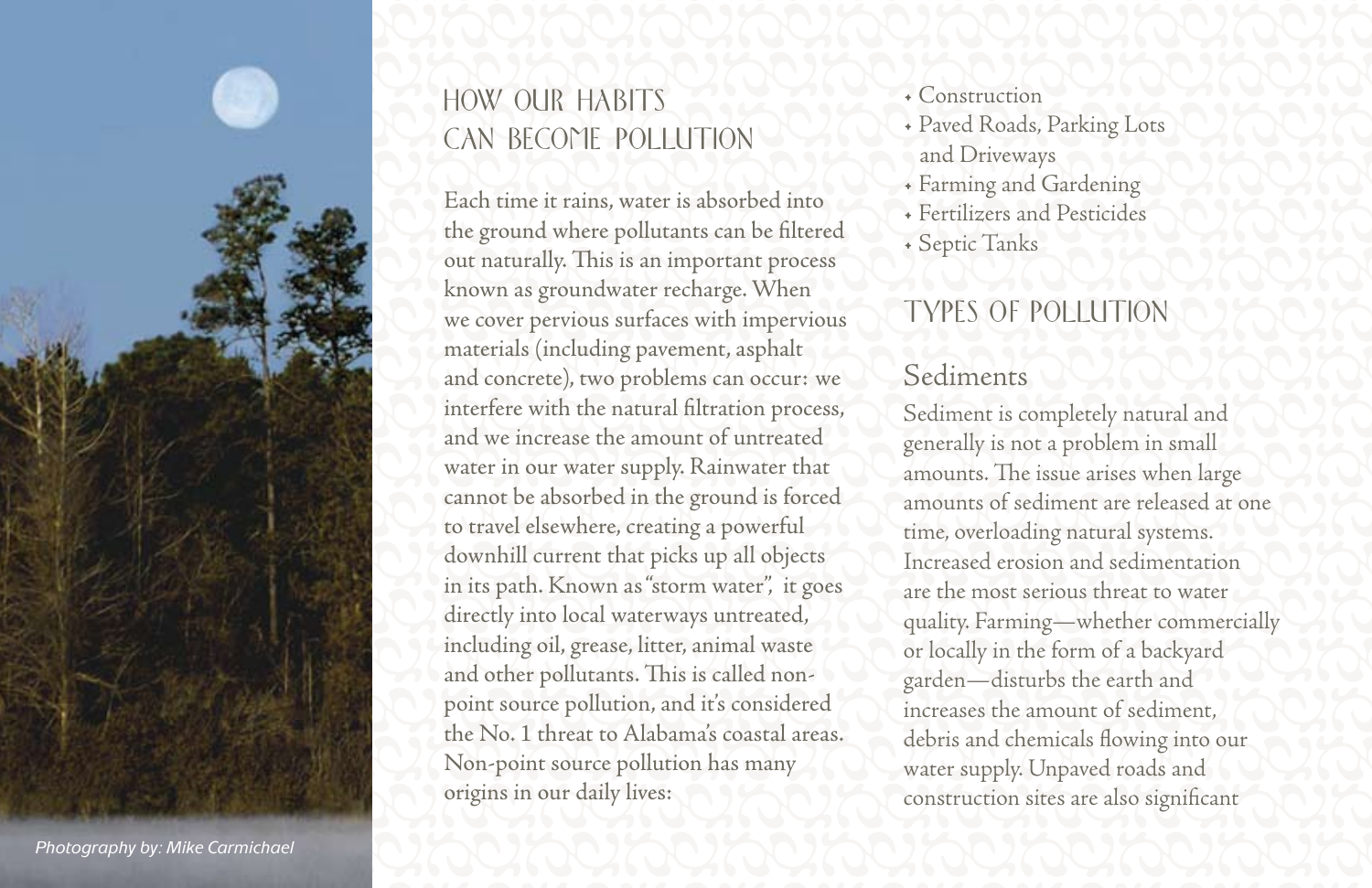

#### Sediments and Erosion, WHAT YOU CAN DO:

- Control soil erosion on your property by planting ground cover, especially at the base of steep slopes, to slow the rate of runoff and trap pollutants.
- •Install silt fencing or other erosion control measure when disturbing natural landscapes on a slope.
- Encourage local governments to develop construction erosion/sediment control ordinances in your community.
- When boating, avoid producing wakes within 500 feet of shore.
- Leave a vegetative buffer of at least 40 feet between projects that disturb the landscape and waterways.

sources of sedimentation, as heavy rains wash localized erosion into the streams and creeks that feed Big Creek Lake. Sediment smothers the aquatic habitat and, in extreme cases, can lead to increased treatment costs for drinking water.

### Fertilizers and Pesticides

Fertilizers, including nitrogen and phosphorus, are vital for plant growth but can stimulate undesirable algae growth at elevated concentrations in Big Creek Lake. How do they reach the lake? Heavy rains wash fertilizers, pesticides, herbicides, heavy metals and petroleum products from automotive fluids and parking lots. Fertilizers and pesticides are potentially dangerous to water users, as treatment processes may not be designed to remove these contaminants.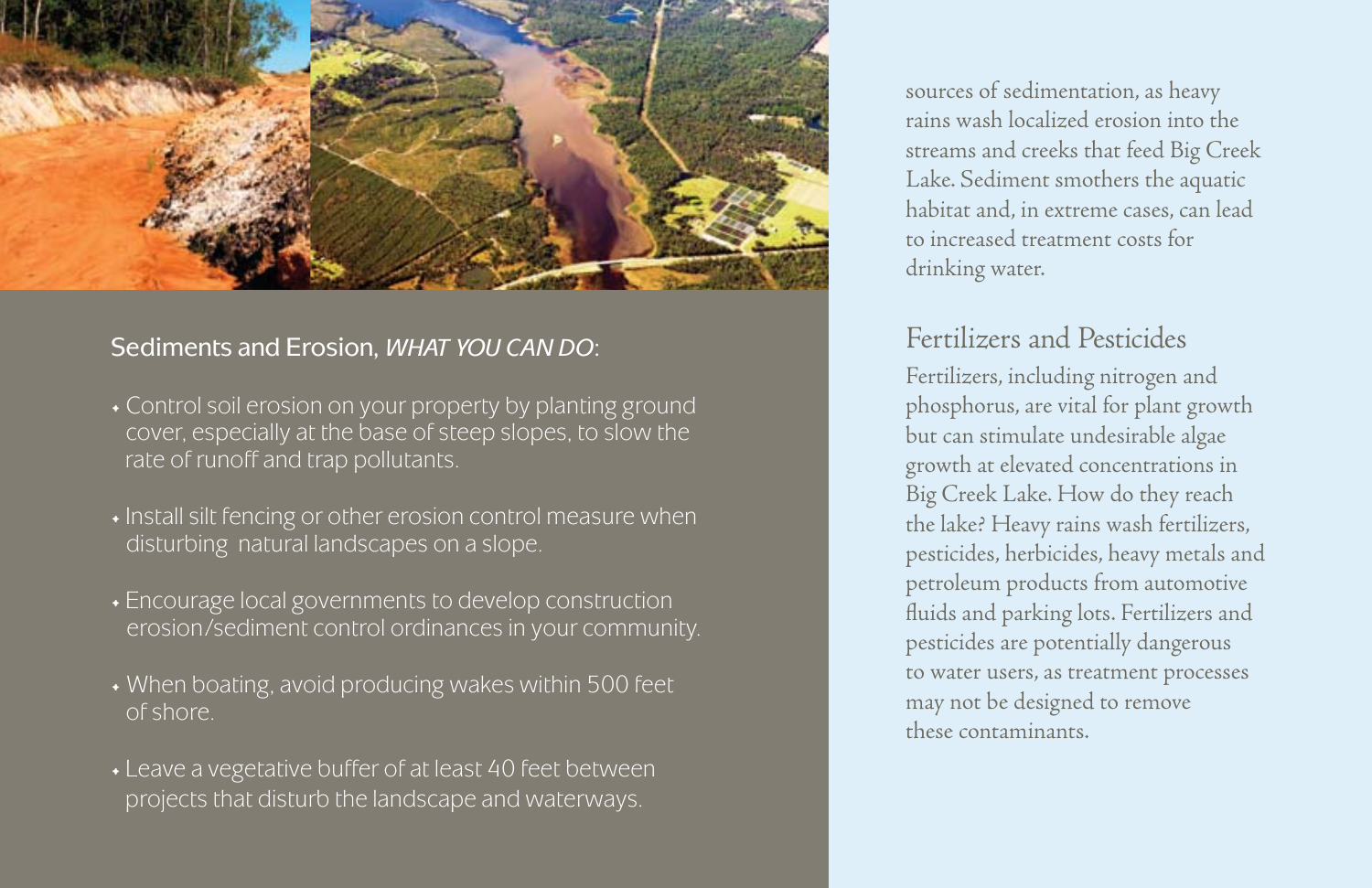

### Fertilizers and Pesticides, WHAT YOU CAN DO:

- Do not use more fertilizer than you need and avoid using it within 75 feet of a wetland or water body.
- Don't apply fertilizers if the forecast calls for heavy rain.
- Use organic fertilizers: blood meal, worm casings and compost are great for plants and easy on the earth.
- Use natural or nontoxic pesticides, such as insecticidal soap, copper fungicide, or dishwashing soap.
- Make your yard a haven for birds and beneficial insects to help you reduce pests.
- Use a broom to sweep your driveway, garage or sidewalk instead of using water.
- Use a bucket of water to wash your bike or the family car and rinse quickly with a hose.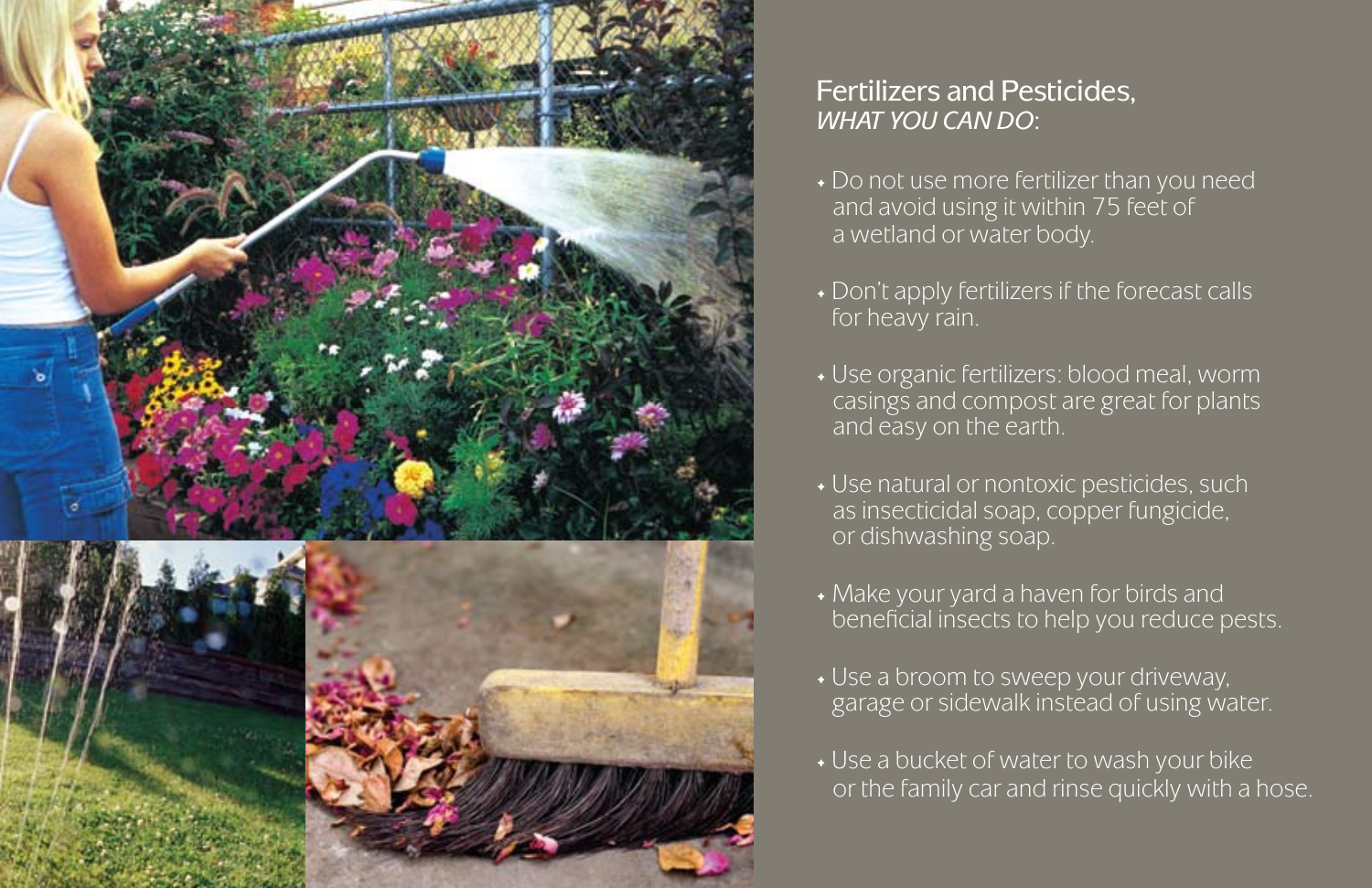### Pathogens

Pathogens include disease-causing bacteria and viruses primarily associated with the presence of fecal matter. Sources include failing septic systems, wastewater treatment plant (WWTP) overflows, boat sewage and animal waste.

### Grease

Grease blockages, caused by putting grease and greasy products down the drain, are a major cause of sewer overflows which can pollute area waters. MAWSS' grease recycling program, "It's Easy to be Ungreasy," is the answer! Just pick up a free recycling container from any MAWSS grease recycling center, fill it with your used cooking grease and oil, then return it and get another. With more than 20 MAWSS grease recycling locations, it's easy to find one near you. For a complete list of locations, visit **www.itseasytobeungreasy.com** or call **251-694-3100**. Always wipe out grease from pots and pans before washing them, and dispose of greasy paper towels in the garbage.



### Pathogens, WHAT YOU CAN DO:

- Keep heavy vehicles and plant roots away from septic-tank field pipes.
- Inspect and pump your tank every 3-5 years as recommended by a licensed septic tank contractor.
- Conserve water use so your septic system is not overloaded.
- Keep the following out of your drain: grease, household chemicals, paper towels, cigarettes and coffee grounds. Each of these impedes septic system functions.
- Scoop your pet waste and dispose of it in the garbage.
- Never discharge sewage into a body of water for any reason.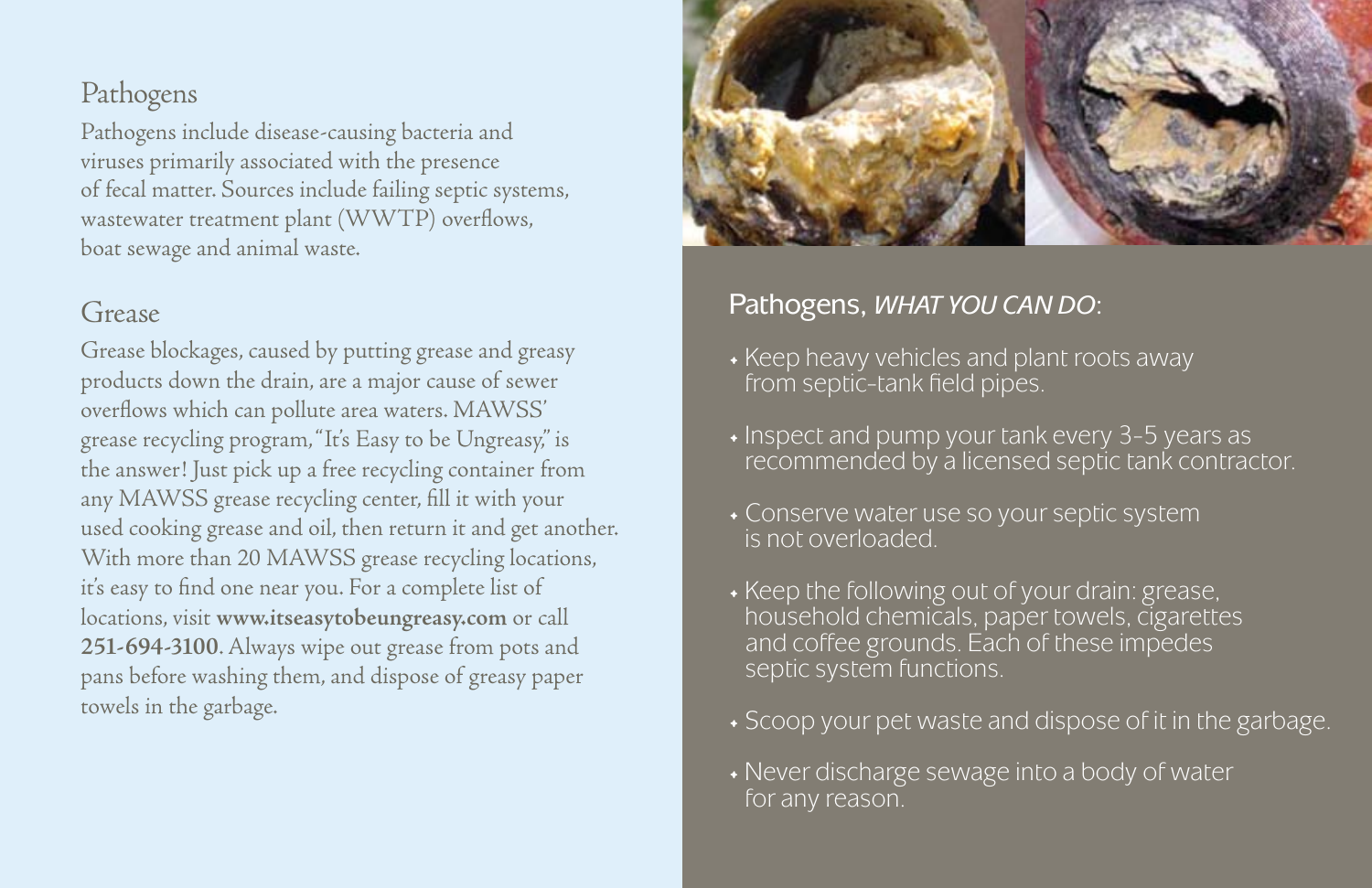

#### Litter, WHAT YOU CAN DO: when you see people littering.

- Never put trash anywhere but in a secure trash can.
- Take a trash bag with you when you go for a hike or a boat ride and pick up items along the way.
- Avoid leaving trash in the bed of trucks, as it can easily escape when the vehicle is in motion.

There is no excuse for littering. Be part of the solution and speak up

# BE PART OF THE SOLUTION: SHARE WHAT YOU KNOW

Because the sources of water pollution are so varied and difficult to identify, becoming more mindful of our activities is important. But sharing our knowledge with neighbors, friends and our community is even more important. Spread the word and help keep Big Creek Lake Watershed an abundant natural resource for everyone to enjoy.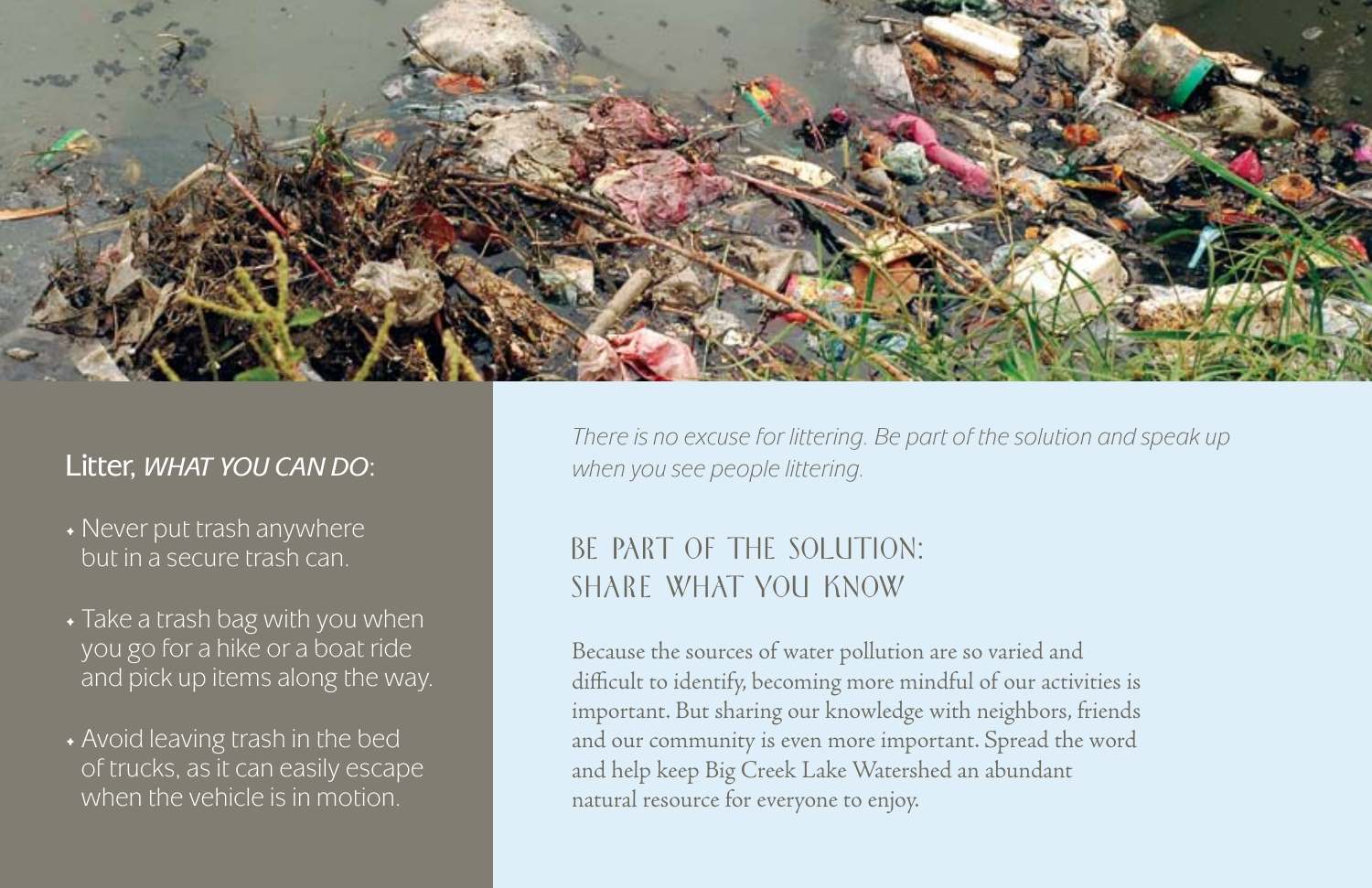





Founded in 1993, the Alabama Coastal Foundation is a 501(c)(3) non-profit organization serving South Alabama. The organization's mission is to improve and protect Alabama's coastal resources by identifying and solving problems through cooperation, participation and education. ACF accomplishes this mission by focusing on priority environmental issues in the region, such as community education workshops, environmental education initiatives for students and habitat enhancement. ACF conducts a variety of education and habitat projects throughout Mobile, Baldwin and Washington Counties. For more information about these projects, visit www.joinacf.org.

The Royal Bank of Canada Blue Water Project is a funding initiative that supports projects that protect drinking water supplies and general watershed protection. By encouraging collaboration between diverse entities, the Blue Water Project aims to create an understanding of the value and vulnerability of water resources through education and projects that directly benefit water quality in a tangible way. To learn more, visit www.rbc.com/environment/bluewater.

The Mobile Area Water & Sewer System provides safe drinking water and sanitary sewer service to the Mobile metropolitan area. As a rate-supported public utility, MAWSS is committed to protecting public health as well as the health of our environment. MAWSS programs, in this regard, include the Gopher Tortoise Preserve, Water Quality Monitoring, Grease Recycling and Community Education To learn more, visit www.mawss.com.